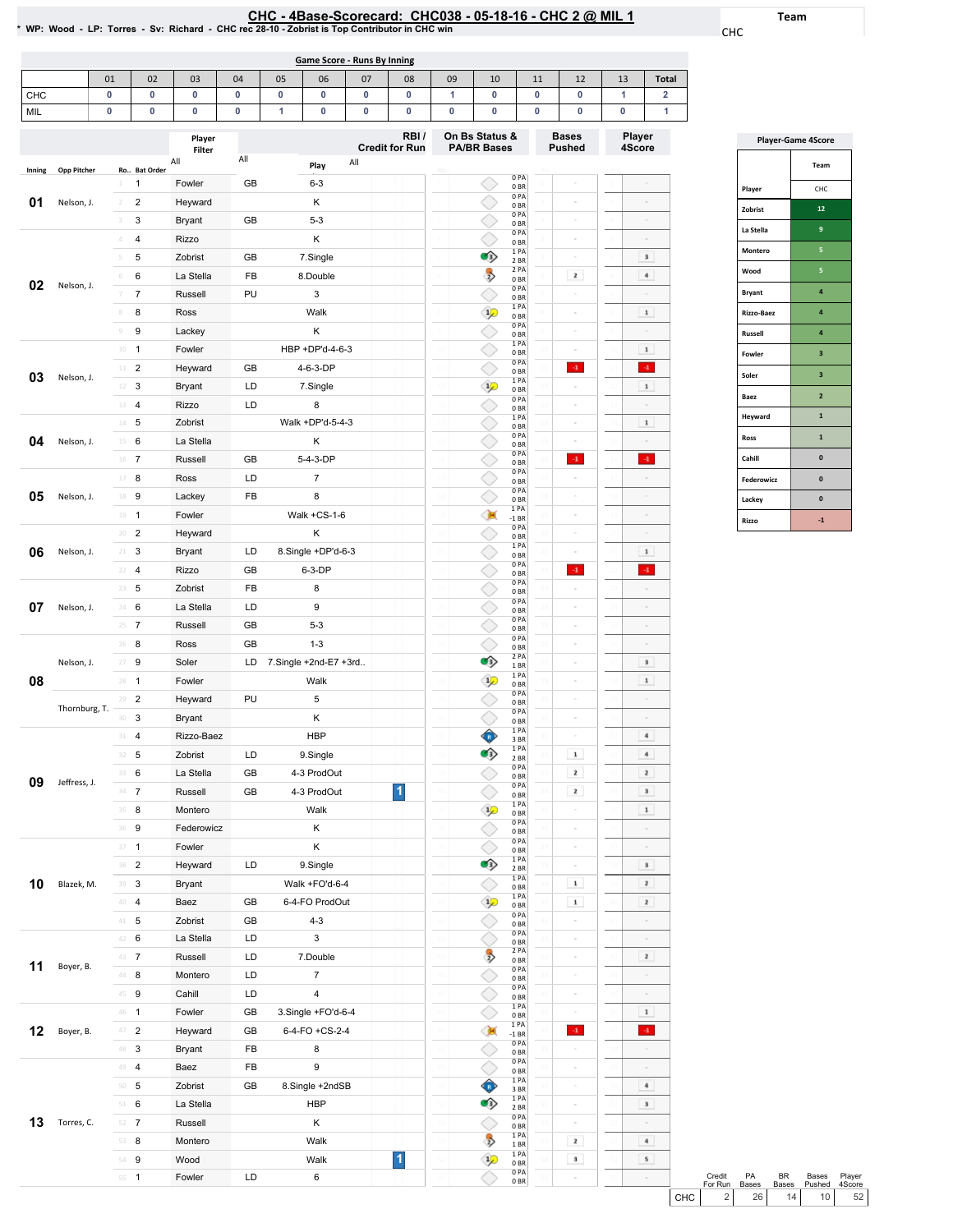# MIL - 4Base-Scorecard: CHC038 - 05-18-16 - CHC 2 @ MIL 1<br>\* WP: Wood - LP: Torres - Sv: Richard - CHC rec 28-10 - Zobrist is Top Contributor in CHC win

| CHC  | $\pmb{0}$ | $\pmb{0}$                               | $\pmb{0}$             | 0        | 0            | 0                                    | $\pmb{0}$ | $\pmb{0}$                     | 1 | $\pmb{0}$                            | 0 | 0                             | $\mathbf{1}$     | $\mathbf 2$ |
|------|-----------|-----------------------------------------|-----------------------|----------|--------------|--------------------------------------|-----------|-------------------------------|---|--------------------------------------|---|-------------------------------|------------------|-------------|
| MIL  | $\pmb{0}$ | $\pmb{0}$                               | $\pmb{0}$             | 0        | $\mathbf{1}$ | 0                                    | $\pmb{0}$ | $\pmb{0}$                     | 0 | 0                                    | 0 | 0                             | $\pmb{0}$        | 1           |
|      |           |                                         |                       |          |              |                                      |           | RBI/<br><b>Credit for Run</b> |   | On Bs Status &<br><b>PA/BR Bases</b> |   | <b>Bases</b><br><b>Pushed</b> | Player<br>4Score |             |
|      |           |                                         |                       |          |              |                                      |           |                               |   |                                      |   |                               |                  |             |
|      |           | $\mathbf{1}$                            | Villar                |          |              | Walk +2ndSB                          |           | $\bf{0}$                      |   | Ģ                                    |   |                               |                  |             |
| 01   |           | $\sqrt{2}$                              | Gennett               | PU       |              | 5                                    |           | 0                             |   |                                      |   |                               |                  |             |
|      |           | $\mathsf 3$                             | Lucroy                | FB       |              | 9                                    |           | O                             |   |                                      |   |                               |                  |             |
|      |           | $\sqrt{4}$                              | Carter                |          |              | Κ                                    |           | Ø                             |   |                                      |   |                               |                  |             |
|      |           | $\mathbf 5$                             | Nieuwenhuis           | PU       |              | $\overline{c}$                       |           |                               |   |                                      |   |                               |                  |             |
| 02   |           | $\,6\,$                                 | Santana               |          |              | Κ                                    |           |                               |   |                                      |   |                               |                  |             |
|      |           | $\overline{7}$                          | Presley               | PU<br>FB |              | 6                                    |           |                               |   |                                      |   |                               |                  |             |
| 03   |           | 8                                       | Hill                  |          |              | 8<br>Κ                               |           |                               |   |                                      |   |                               |                  |             |
|      |           | $\boldsymbol{9}$                        | Nelson                |          |              |                                      |           |                               |   | ▶                                    |   |                               |                  |             |
|      |           | $\mathbf{1}$                            | Villar                | GB       |              | $4 - 3$                              |           |                               |   | ٠                                    |   |                               |                  |             |
|      |           | $\sqrt{2}$                              | Gennett               | FB       |              | 8                                    |           |                               |   | ◆                                    |   |                               |                  |             |
| 04   |           | $\mathsf 3$                             | Lucroy                | LD       |              | 9.Double +PO-2-6                     |           |                               |   |                                      |   |                               |                  |             |
|      |           | $\sqrt{4}$<br>$\,$ 5 $\,$               | Carter<br>Nieuwenhuis | LD       |              | Κ<br>7.Double                        |           |                               |   |                                      |   |                               |                  |             |
| 05   |           |                                         |                       |          |              |                                      |           |                               |   |                                      |   |                               |                  |             |
|      |           | $\,6\,$<br>$\boldsymbol{7}$             | Santana<br>Presley    | LD<br>GB |              | 7.Single +FO'd-4-6<br>4-6-FO ProdOut |           |                               |   |                                      |   |                               |                  |             |
|      |           |                                         |                       |          |              | +2ndWP +CS-2-5-6                     |           |                               |   |                                      |   |                               |                  |             |
|      |           | $\bf8$                                  | Hill                  |          |              | Walk                                 |           |                               |   |                                      |   |                               |                  |             |
|      |           | $\boldsymbol{9}$                        | Nelson                |          |              | Κ                                    |           |                               |   |                                      |   |                               |                  |             |
|      |           | $\mathbf{1}$                            | Villar                | GB       |              | $5 - 3$                              |           |                               |   |                                      |   |                               |                  |             |
| 06   |           | $\sqrt{2}$                              | Gennett               | LD       |              | 7.Single +CS-2-4                     |           |                               |   |                                      |   |                               |                  |             |
|      |           | $\mathsf 3$                             | Lucroy                | FB       |              | 9                                    |           |                               |   |                                      |   |                               |                  |             |
|      |           | $\overline{\mathbf{4}}$                 | Carter                |          |              | Κ                                    |           |                               |   |                                      |   |                               |                  |             |
| 07   |           | $\,$ 5 $\,$                             | Nieuwenhuis           |          |              | Walk +FO'd-5-4                       |           | $\boldsymbol{0}$              |   |                                      |   |                               |                  |             |
|      |           | $\,6\,$                                 | Santana               | GB       |              | 5-4-FO                               |           | Ø                             |   |                                      |   |                               |                  |             |
|      |           | $\overline{7}$                          | Presley               | FB       |              | $\overline{7}$                       |           | 0                             |   |                                      |   |                               |                  |             |
|      |           | 8                                       | Hill                  |          |              | Κ                                    |           | O                             |   |                                      |   |                               |                  |             |
| 08   |           | $\boldsymbol{9}$                        | Walsh                 |          |              | Κ                                    |           | 0                             |   |                                      |   |                               |                  |             |
|      |           | $\mathbf{1}$                            | Villar                |          |              | Walk $+CS-2-4$                       |           | 0<br>Ō                        |   |                                      |   |                               |                  |             |
|      |           | $\overline{2}$                          | Gennett               | GB       |              | $1 - 3$                              |           |                               |   |                                      |   |                               |                  |             |
| 09   |           | $\ensuremath{\mathsf{3}}$               | Lucroy                |          |              | Κ                                    |           | 0                             |   |                                      |   |                               |                  |             |
|      |           | $\sqrt{4}$                              | Carter                | LD       |              | $\overline{\mathbf{4}}$              |           | 0                             |   |                                      |   |                               |                  |             |
|      |           | $\,$ 5 $\,$                             | Nieuwenhuis           |          |              | Walk                                 |           | 0                             |   |                                      |   |                               |                  |             |
|      |           | $\,6\,$                                 | Santana               |          |              | Κ                                    |           |                               |   |                                      |   |                               |                  |             |
| $10$ |           | $\boldsymbol{7}$                        | Presley               | FB       |              | $\boldsymbol{7}$                     |           | o o o                         |   |                                      |   |                               |                  |             |
|      |           | $\bf8$                                  | Hill                  | FB       |              | 9.Single                             |           |                               |   |                                      |   |                               |                  |             |
|      |           | $\boldsymbol{9}$                        | Flores                |          |              | Κ                                    |           | O                             |   |                                      |   |                               |                  |             |
|      |           | $\mathbf 1$                             | Villar                |          |              | Κ<br>Κ                               |           | 0                             |   |                                      |   |                               |                  |             |
| 11   |           | $\sqrt{2}$                              | Gennett               |          |              |                                      |           | $\overline{0}$                |   |                                      |   |                               |                  |             |
|      |           | $\ensuremath{\mathsf{3}}$<br>$\sqrt{4}$ | Lucroy<br>Carter      | FB<br>GB |              | 8<br>5-Error                         |           | $\frac{0}{0}$                 |   |                                      |   |                               |                  |             |
|      |           | $\,$ 5 $\,$                             | Nieuwenhuis           |          |              | Walk                                 |           | O                             |   |                                      |   |                               |                  |             |
|      |           |                                         | Santana               |          |              |                                      |           |                               |   |                                      |   |                               |                  |             |
| 12   |           | $\,6\,$<br>$\boldsymbol{7}$             |                       |          |              | Walk<br>8                            |           | 0                             |   |                                      |   |                               |                  |             |
|      |           |                                         | Perez                 | FB       |              |                                      |           | $\overline{0}$                |   |                                      |   |                               |                  |             |
|      |           | 8                                       | Hill                  | PU       |              | 6                                    |           | Ō                             |   |                                      |   |                               |                  |             |
|      |           | $\boldsymbol{9}$                        | Maldonado             | PU       |              | $\mathsf 3$                          |           | $\frac{0}{0}$                 |   |                                      |   |                               |                  |             |
|      |           | $\mathbf 1$                             | Villar                | LD       |              | 7.Double +3rdWP<br>$1 - 3$           |           |                               |   |                                      |   |                               |                  |             |
|      |           | $\sqrt{2}$                              | Gennett               | GB       |              |                                      |           | O                             |   |                                      |   |                               |                  |             |
| 13   |           | 3                                       | Lucroy                |          |              | Walk +2nd-DefInd                     |           | $\overline{0}$                |   |                                      |   |                               |                  |             |
|      |           | $\sqrt{4}$                              | Carter                |          |              | Κ                                    |           | 0                             |   |                                      |   |                               |                  |             |
|      |           | $\,$ 5 $\,$                             | Nieuwenhuis           | GB       |              | $4 - 3$                              |           | O                             |   |                                      |   |                               |                  |             |



|     | Credit  | PA           | RR             | Bases  | Plaver |
|-----|---------|--------------|----------------|--------|--------|
|     | For Run | <b>Bases</b> | <b>Bases</b>   | Pushed | 4Score |
| MII |         | 20           | 5 <sub>1</sub> | 6 I    | 22     |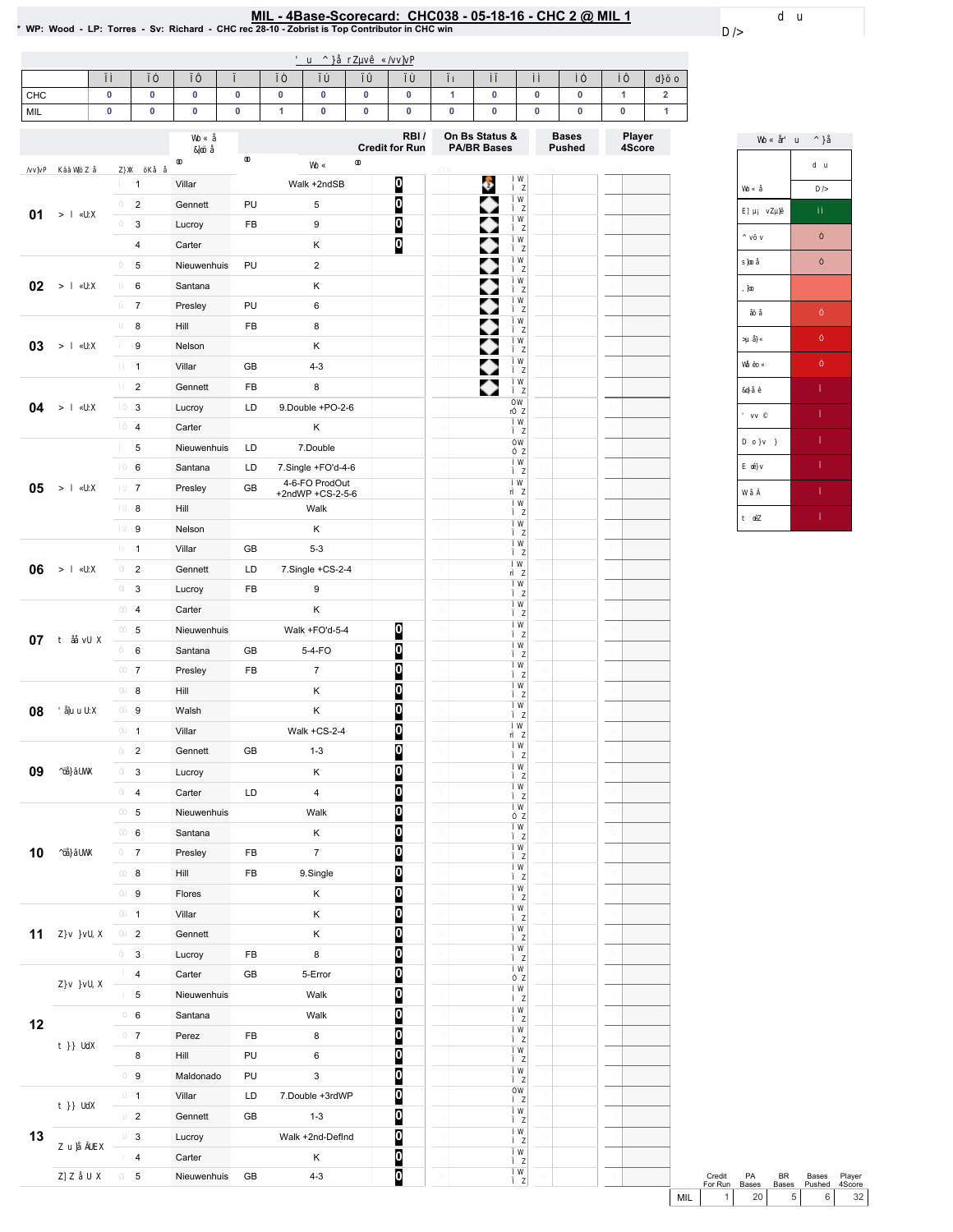# EHC - 4Base-Scorecard: CHC038 - 05-18-16 - CHC 2 @ MIL 1 هو CHC - 4Base-Scorecard: CHC038 - 05-18-16 - CHC 2 هو MP: Wood - LP: Torres - Sv: Richard - CHC rec 28-10 - Zobrist is Top Contributor in CHC win

|                | CHC - 4BaseScore - Player 4Score by Batting Order<br>CHC038 - 05-18-16 - CHC 2 @ MIL 1<br>WP: Wood - LP: Torres - Sv: Richard - CHC rec 28-10 - Zobrist is Top Contributor in CHC win |            |                         |                |                     |                      |    |                |                |                |                 |  |  |  |
|----------------|---------------------------------------------------------------------------------------------------------------------------------------------------------------------------------------|------------|-------------------------|----------------|---------------------|----------------------|----|----------------|----------------|----------------|-----------------|--|--|--|
|                |                                                                                                                                                                                       |            | <b>Bat Order</b>        |                |                     |                      |    |                |                |                |                 |  |  |  |
| Player         | Team                                                                                                                                                                                  | Position   | 1                       | $\overline{2}$ | 3                   | 4                    | 5  | 6              | $\overline{7}$ | 8              | 9               |  |  |  |
| Zobrist        | CHC                                                                                                                                                                                   | 2B         |                         |                |                     |                      | 12 |                |                |                |                 |  |  |  |
| La Stella      | <b>CHC</b>                                                                                                                                                                            | 3B         |                         |                |                     |                      |    | $\overline{9}$ |                |                |                 |  |  |  |
| <b>Montero</b> | CHC                                                                                                                                                                                   | PH-C       |                         |                |                     |                      |    |                |                | 5 <sub>5</sub> |                 |  |  |  |
| Wood           | CHC                                                                                                                                                                                   | P-Rel      |                         |                |                     |                      |    |                |                |                | $5\phantom{.0}$ |  |  |  |
| <b>Bryant</b>  | CHC                                                                                                                                                                                   | LF.        |                         |                | $\overline{\bf{4}}$ |                      |    |                |                |                |                 |  |  |  |
| Rizzo-Baez     | CHC                                                                                                                                                                                   | $1B+PR-1B$ |                         |                |                     | $\blacktriangleleft$ |    |                |                |                |                 |  |  |  |
| <b>Russell</b> | CHC                                                                                                                                                                                   | SS         |                         |                |                     |                      |    |                | $\overline{4}$ |                |                 |  |  |  |
| Fowler         | CHC                                                                                                                                                                                   | CF         | $\overline{\mathbf{3}}$ |                |                     |                      |    |                |                |                |                 |  |  |  |
| Soler          | CHC                                                                                                                                                                                   | PH         |                         |                |                     |                      |    |                |                |                | $\mathbf{3}$    |  |  |  |
| <b>Baez</b>    | CHC                                                                                                                                                                                   | PR-1B      |                         |                |                     | $\overline{2}$       |    |                |                |                |                 |  |  |  |
| Heyward        | CHC                                                                                                                                                                                   | <b>RF</b>  |                         | $\overline{1}$ |                     |                      |    |                |                |                |                 |  |  |  |
| <b>Ross</b>    | <b>CHC</b>                                                                                                                                                                            | C          |                         |                |                     |                      |    |                |                | $\mathbf{1}$   |                 |  |  |  |
| Cahill         | CHC                                                                                                                                                                                   | PH-P-Rel   |                         |                |                     |                      |    |                |                |                | $\pmb{0}$       |  |  |  |
| Federowicz     | CHC                                                                                                                                                                                   | PH         |                         |                |                     |                      |    |                |                |                | $\mathbf{0}$    |  |  |  |
| Lackey         | CHC                                                                                                                                                                                   | P          |                         |                |                     |                      |    |                |                |                | $\pmb{0}$       |  |  |  |
| <b>Rizzo</b>   | CHC                                                                                                                                                                                   | 1B         |                         |                |                     | $-1$                 |    |                |                |                |                 |  |  |  |

## CHC - 4Score Box - Player Totals None WP:Wood-LP:Torres-Sv:Richard-CHCrec28-10-ZobristisTopContributorinCHCwin

|               |               | Batting<br>Order |                     |                |                 |                     |                |                |                          |
|---------------|---------------|------------------|---------------------|----------------|-----------------|---------------------|----------------|----------------|--------------------------|
| Player        | Team Position | Nbr              | Credit For Run      | PA Bases       | <b>BR</b> Bases | <b>Bases Pushed</b> | Player 4Score  | Appearances    | <b>Productivity Rate</b> |
| Zobrist       | CHC 2B        | 5                | 0                   | 4              | $\overline{7}$  | 1                   | 12             | 6              | 2.000                    |
| La Stella     | CHC 3B        | 6                | $\mathbf 0$         | 3              | $\overline{2}$  | $\overline{4}$      | $9\,$          | 6              | 1.500                    |
| Montero       | CHC PH-C      | 8                | 0                   | $\overline{2}$ | $\mathbf{1}$    | $\overline{2}$      | 5              | 3              | 1.667                    |
| Wood          | CHC P-Rel     | 9                | $\mathbf{1}$        | $\mathbf{1}$   | $\pmb{0}$       | 3                   | 5              | $\overline{1}$ | 5.000                    |
| Bryant        | CHC LF        | 3                | $\mathbf 0$         | 3              | 0               | $\mathbf{1}$        | $\overline{4}$ | 6              | 0.667                    |
| Rizzo-Baez    | CHC 1B+PR-    | $\overline{4}$   | $\mathsf 0$         | 1              | 3               | $\pmb{0}$           | $\overline{4}$ | $\mathbf{1}$   | 4.000                    |
| Russell       | CHC SS        | $\overline{7}$   | $\mathbf{1}$        | $\overline{2}$ | 0               | $\mathbf{1}$        | $\overline{4}$ | 6              | 0.667                    |
| Fowler        | CHC CF        | $\mathbf{1}$     | $\mathbf{0}$        | 4              | $-1$            | $\mathbf 0$         | 3              | $\overline{7}$ | 0.429                    |
| Soler         | CHC PH        | 9                | 0                   | $\overline{2}$ | $\mathbf{1}$    | $\mathbf 0$         | 3              | 1              | 3.000                    |
| Baez          | CHC PR-1B     | 4                | $\mathbf 0$         | $\mathbf{1}$   | 0               | $\mathbf{1}$        | $\overline{2}$ | $\overline{2}$ | 1.000                    |
| Heyward       | CHC RF        | $\overline{2}$   | $\mathbf 0$         | $\overline{2}$ | $\mathbf{1}$    | $-2$                | $\overline{1}$ | 6              | 0.167                    |
| Ross          | CHC C         | 8                | $\mathsf 0$         | $\mathbf{1}$   | 0               | $\pmb{0}$           | $\overline{1}$ | 3              | 0.333                    |
| Cahill        | CHC PH-P-Rel  | 9                | $\mathbf 0$         | 0              | 0               | $\pmb{0}$           | $\mathbf 0$    |                | 0.000                    |
| Federowicz    | CHC PH        | 9                | $\mathsf 0$         | 0              | 0               | $\pmb{0}$           | $\pmb{0}$      | $\overline{1}$ | 0.000                    |
| Lackey        | CHC P         | 9                | $\mathbf 0$         | 0              | 0               | $\pmb{0}$           | $\mathbf 0$    | $\overline{2}$ | 0.000                    |
| Rizzo         | CHC 1B        | 4                | $\mathsf{O}\xspace$ | $\mathbf 0$    | 0               | $-1$                | $-1$           | 3              | $-0.333$                 |
| <b>Totals</b> |               |                  | $\overline{2}$      | 26             | 14              | 10                  | 52             | 55             | 0.945                    |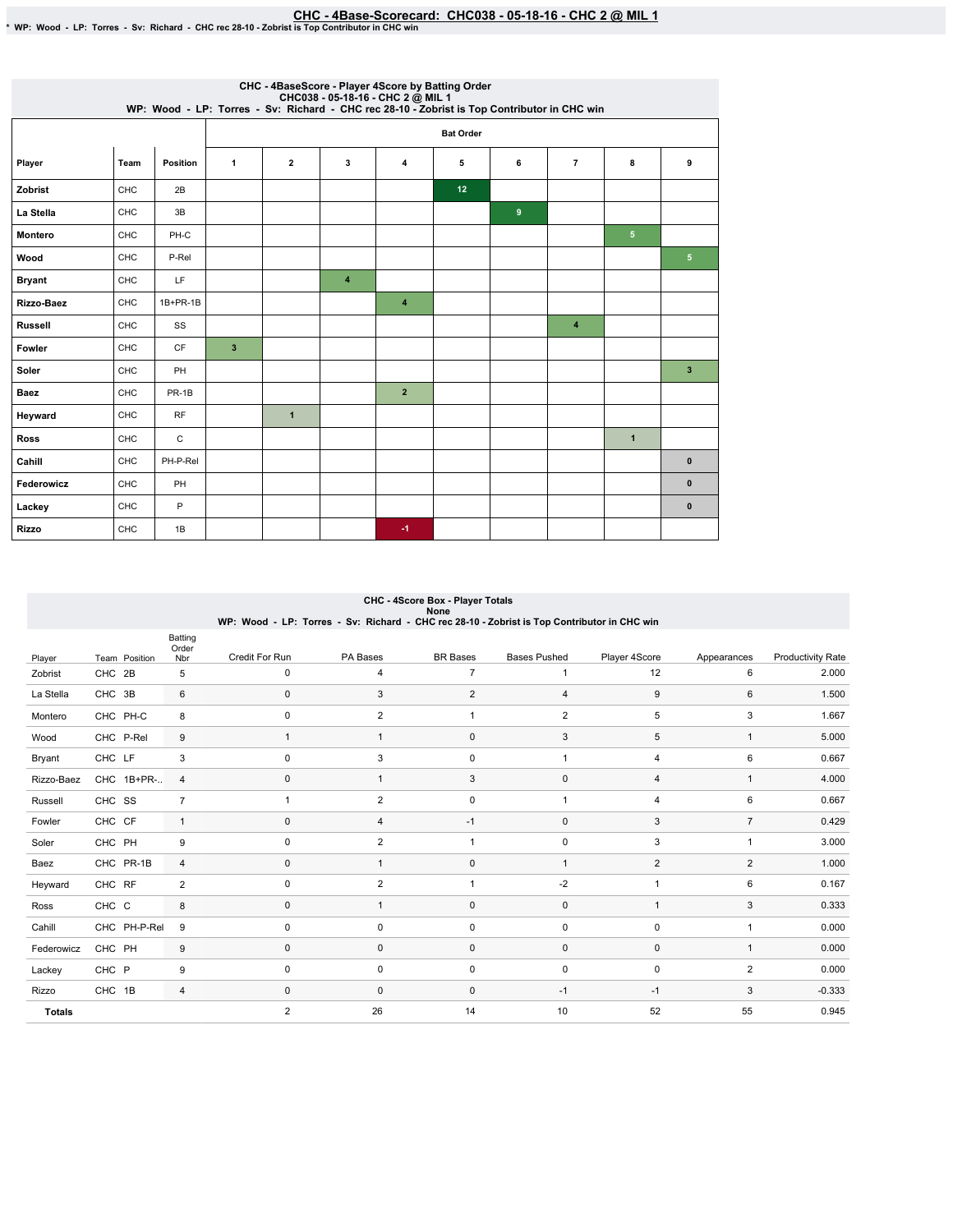# MIL - 4Base-Scorecard: CHC038 - 05-18-16 - CHC 2 @ MIL 1<br>\* WP: Wood - LP: Torres - Sv: Richard - CHC rec 28-10 - Zobrist is Top Contributor in CHC win

|               | MIL - 4BaseScore - Player 4Score by Batting Order<br>WP: Wood - LP: Torres - Sv: Richard - CHC038 - 05-18-16 - CHC 2 @ MIL 1 |           |                |                |                |                     |                  |   |                |   |              |  |  |  |
|---------------|------------------------------------------------------------------------------------------------------------------------------|-----------|----------------|----------------|----------------|---------------------|------------------|---|----------------|---|--------------|--|--|--|
|               |                                                                                                                              |           |                |                |                |                     | <b>Bat Order</b> |   |                |   |              |  |  |  |
| Player        | Team                                                                                                                         | Position  | $\mathbf{1}$   | $\overline{2}$ | 3              | $\overline{\bf{4}}$ | 5                | 6 | $\overline{7}$ | 8 | 9            |  |  |  |
| Nieuwenhuis   | MIL                                                                                                                          | CF        |                |                |                |                     | 11               |   |                |   |              |  |  |  |
| Santana       | <b>MIL</b>                                                                                                                   | <b>RF</b> |                |                |                |                     |                  | 5 |                |   |              |  |  |  |
| Villar        | <b>MIL</b>                                                                                                                   | SS        | $5\phantom{1}$ |                |                |                     |                  |   |                |   |              |  |  |  |
| Hill          | MIL                                                                                                                          | 3B        |                |                |                |                     |                  |   |                | 4 |              |  |  |  |
| Carter        | MIL                                                                                                                          | 1B        |                |                |                | 3                   |                  |   |                |   |              |  |  |  |
| Lucroy        | MIL                                                                                                                          | C         |                |                | $\overline{2}$ |                     |                  |   |                |   |              |  |  |  |
| Presley       | MIL                                                                                                                          | LF        |                |                |                |                     |                  |   | $\overline{2}$ |   |              |  |  |  |
| <b>Flores</b> | MIL                                                                                                                          | PH        |                |                |                |                     |                  |   |                |   | $\bullet$    |  |  |  |
| Gennett       | MIL                                                                                                                          | 2B        |                | $\bullet$      |                |                     |                  |   |                |   |              |  |  |  |
| Maldonado     | MIL                                                                                                                          | PH        |                |                |                |                     |                  |   |                |   | $\mathbf{0}$ |  |  |  |
| <b>Nelson</b> | MIL                                                                                                                          | $\sf P$   |                |                |                |                     |                  |   |                |   | $\bullet$    |  |  |  |
| Perez         | MIL                                                                                                                          | PH-LF     |                |                |                |                     |                  |   | $\mathbf 0$    |   |              |  |  |  |
| Walsh         | MIL                                                                                                                          | PH        |                |                |                |                     |                  |   |                |   | $\bf{0}$     |  |  |  |

|               | MIL - 4Score Box - Player Totals<br>None |               |                         |                                                                                             |                |                     |                         |                |                |                          |  |  |  |
|---------------|------------------------------------------|---------------|-------------------------|---------------------------------------------------------------------------------------------|----------------|---------------------|-------------------------|----------------|----------------|--------------------------|--|--|--|
|               |                                          |               |                         | WP: Wood - LP: Torres - Sv: Richard - CHC rec 28-10 - Zobrist is Top Contributor in CHC win |                |                     |                         |                |                |                          |  |  |  |
| Player        |                                          | Team Position | Batting<br>Order<br>Nbr | Credit For Run                                                                              | PA Bases       | <b>BR</b> Bases     | <b>Bases Pushed</b>     | Player 4Score  | Appearances    | <b>Productivity Rate</b> |  |  |  |
| Nieuwenhuis   | MIL CF                                   |               | 5                       | $\mathbf 0$                                                                                 | 5              | 5                   | 1                       | 11             | 6              | 1.833                    |  |  |  |
| Santana       | MIL                                      | <b>RF</b>     | 6                       | $\mathbf 0$                                                                                 | 3              | 0                   | $\overline{2}$          | 5              | 5              | 1.000                    |  |  |  |
| Villar        | MIL SS                                   |               | $\mathbf{1}$            | $\mathbf 0$                                                                                 | 4              | $\mathbf{1}$        | 0                       | 5              | 6              | 0.833                    |  |  |  |
| Hill          | MIL 3B                                   |               | 8                       | $\mathbf 0$                                                                                 | $\overline{c}$ | 0                   | $\overline{\mathbf{c}}$ | $\overline{4}$ | 5              | 0.800                    |  |  |  |
| Carter        | MIL 1B                                   |               | 4                       | $\mathsf 0$                                                                                 | $\mathbf{1}$   | 2                   | $\pmb{0}$               | 3              | 6              | 0.500                    |  |  |  |
| Lucroy        | MIL C                                    |               | 3                       | $\mathbf 0$                                                                                 | 3              | $-1$                | 0                       | 2              | 6              | 0.333                    |  |  |  |
| Presley       | MIL LF                                   |               | $\overline{7}$          | $\overline{1}$                                                                              | $\mathbf{1}$   | $-1$                | 1                       | $\overline{2}$ | 4              | 0.500                    |  |  |  |
| Flores        | MIL PH                                   |               | 9                       | $\mathbf 0$                                                                                 | 0              | $\mathsf{O}\xspace$ | 0                       | $\mathbf 0$    | $\mathbf{1}$   | 0.000                    |  |  |  |
| Gennett       | MIL 2B                                   |               | $\overline{2}$          | $\mathsf 0$                                                                                 | $\mathbf{1}$   | $-1$                | $\pmb{0}$               | $\pmb{0}$      | 6              | 0.000                    |  |  |  |
| Maldonado     | MIL PH                                   |               | 9                       | $\mathbf{0}$                                                                                | 0              | 0                   | 0                       | $\mathbf 0$    | $\mathbf{1}$   | 0.000                    |  |  |  |
| Nelson        | MIL P                                    |               | 9                       | $\mathbf 0$                                                                                 | 0              | $\mathbf 0$         | $\pmb{0}$               | $\mathbf 0$    | $\overline{2}$ | 0.000                    |  |  |  |
| Perez         |                                          | MIL PH-LF     | $\overline{7}$          | $\mathbf 0$                                                                                 | 0              | 0                   | 0                       | $\mathbf 0$    | $\mathbf{1}$   | 0.000                    |  |  |  |
| Walsh         | MIL                                      | PH            | 9                       | $\mathsf 0$                                                                                 | 0              | $\mathbf 0$         | 0                       | $\pmb{0}$      | $\mathbf{1}$   | 0.000                    |  |  |  |
| <b>Totals</b> |                                          |               |                         | $\overline{1}$                                                                              | 20             | 5                   | 6                       | 32             | 50             | 0.640                    |  |  |  |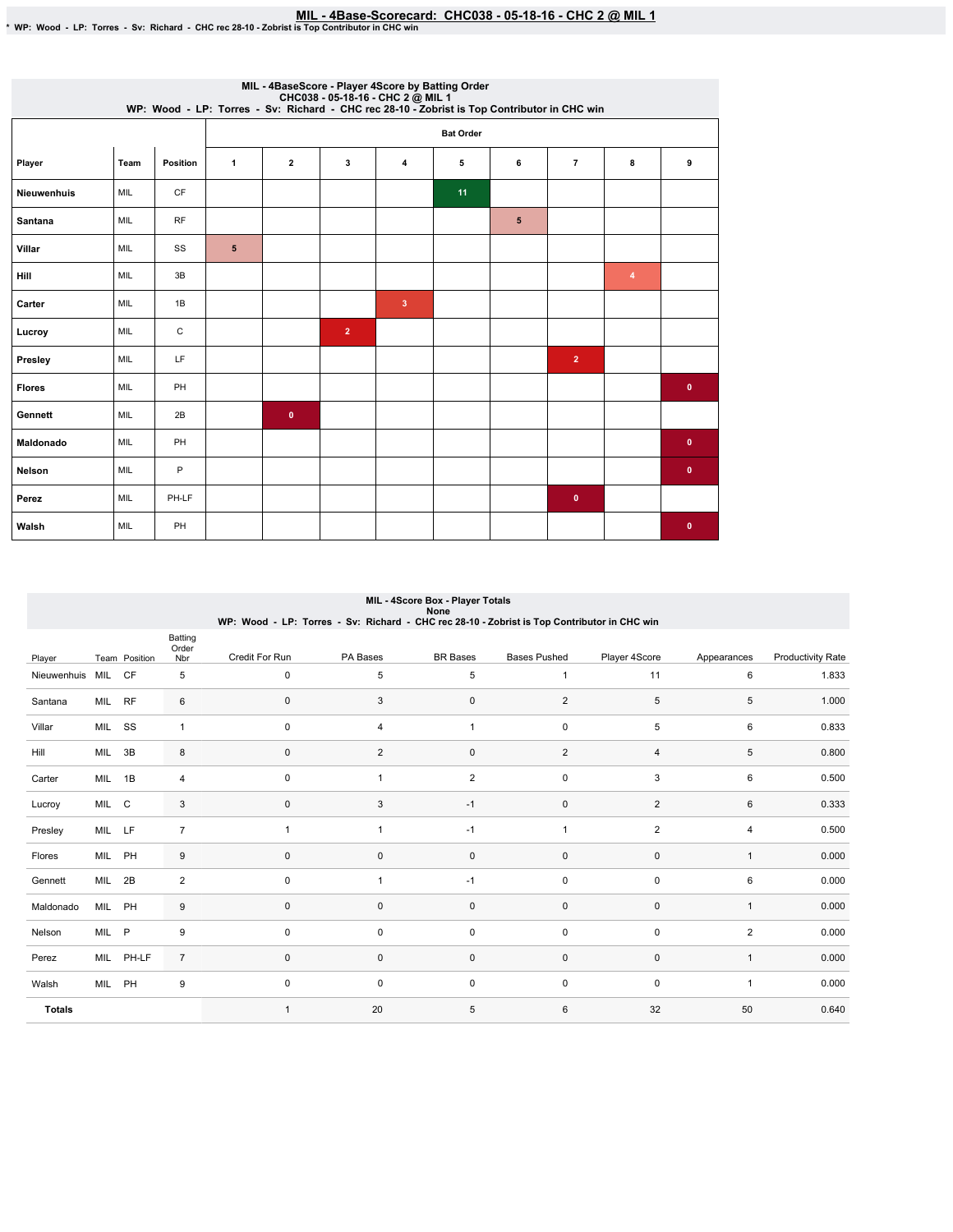#### Bat Order | Player | Inning | PlayText | LOBStatus Credit For Run PA Bases BR Bases Bases Pushed Player 4Score 1 Fowler 01 6-3 03 HBP +DP'd-4-6-3 05 | Walk + CS-1-6 08 Walk Left on 1st 10 K 12 3.Single +FO'd-6-4 13 6 **Player Totals** 2 Heyward 01 K 03 4-6-3-DP 06 K 08 5 10 9.Single Left on 3rd 12 6-4-FO+CS-2-4 **Player Totals** 3 Bryant 01 5-3 03 7.Single Left on 1st 06 8.Single+DP'd-6-3 08 K 10 Walk+FO'd-6-4 12 8 **Player Totals** 4 Rizzo 02 K 03 8 06 6-3-DP **Player Totals** Rizzo-Baez 09 **HBP Player Totals** Baez 10 6-4-FO ProdOut Left on 1st 13 9 **Player Totals** 5 Zobrist 02 7.Single Left on 3rd 04 Walk +DP'd-5-4-3 07 8 09 9.Single Left on 3rd 10 4-3 13 8.Single +2ndSB **Player Totals** 6 LaStella 02 8.Double Left on 2nd 04 K 07 9 09 4-3 ProdOut 11 3 13 HBP Left on 3rd **Player Totals** 7 Russell 02 3 04 5-4-3-DP 07 5-3 09 4-3 ProdOut 11 7.Double Left on 2nd 13 K **Player Totals** 8 Ross 02 | Walk Left on 1st 05 7 08 1-3 **Player Totals** Montero 09 | Walk Left on 1st 11 7 13 Walk Left on 2nd **Player Totals** 9 Lackey 02 K 05 8 **Player Totals** Soler 08 7.Single +2nd-E7 +3rdWP | Left on 3rd **Player Totals** Federowicz 09 K **Player Totals** Cahill 11 4 **Player Totals** Wood 13 | Walk Left on 1st **Player Totals Grand Total** 0 0 0 0 0 0 0 0 1 0 1 0 1 -1 0 0 0 0 1 0 1 0 0 0 0 0 0 0 0 1 0 1 0 0 0 0 0 0 0 4 -1 0 3 0 0 0 0 0 0 0 0 -1 -1 0 0 0 0 0 0 0 0 0 0 0 0 0 1 2 0 3 0  $1$  -1 -1 -1 -1  $\boxed{0}$   $\boxed{2}$   $\boxed{1}$   $\boxed{2}$   $\boxed{1}$ 0 0 0 0 0 0 0 0 0 1 0 0 1 0 1 0 0 0 0 0 0 0 1 0 1 2 0 0 0 0 0 0 0 3 0 1 4 0 0 0 0 0 0 0 0 0 0 0 0 0 0 -1 -1 0 0 0 -1 -1 0 1 3 0 4 0 1 3 0 4 0 1 0 1 2 0 0 0 0 0 0  $\boxed{0}$  1  $\boxed{0}$  1 2 0 1 2 0 3 0 0 1 0 1 0 0 0 0 0 0 0 1 2 1 4 0 0 0 0 0 0 0 1 3 0 4 0 4 7 1 12  $0 \qquad \qquad 2 \qquad \qquad 0 \qquad \qquad 2 \qquad \qquad 4$ 0 0 0 0 0 0 0 0 0 0 0 0  $0 \qquad \qquad 0 \qquad \qquad 2 \qquad \qquad 2$ 0 0 0 0 0 0 0 1 2 0 3 0 3 2 4 9 0 0 0 0 0 0 0 0 -1 -1 0 0 0 0 0 0 1 0 0 2 3  $0 \qquad \qquad 2 \qquad \qquad 0 \qquad \qquad 0 \qquad \qquad 2$ 0 0 0 0 0 0 1 2 0 1 4 0 0 0 1 0 0 0 0 0 0 0 0 0 0 0 0  $\boxed{0}$  1  $\boxed{0}$   $\boxed{0}$  1 0 0 1 0 1 0 0 0 0 0 0 0 1 1 2 4  $\boxed{0}$  2  $\boxed{1}$  2  $\boxed{5}$ 0 0 0 0 0 0 0 0 0 0 0 0  $\overline{0}$   $\overline{0}$   $\overline{0}$   $\overline{0}$   $\overline{0}$   $\overline{0}$   $\overline{0}$ 0 2 1 0 3 0 2 1 0 3 0 0 0 0 0 0  $\overline{0}$   $\overline{0}$   $\overline{0}$   $\overline{0}$   $\overline{0}$   $\overline{0}$   $\overline{0}$ 0 0 0 0 0 0 0 0 0 0 0 1 1 0 3 5 1  $\begin{array}{ccc} 1 & 0 & 3 & 5 \end{array}$  $2$  26  $14$  10 52 Detail by Bat Order/Player

## CHC - 4Base-Scorecard: CHC038 - 05-18-16 - CHC 2 @ MIL 1

\*WP:Wood-LP:Torres-Sv:Richard-CHCrec28-10-ZobristisTopContributorinCHCwin